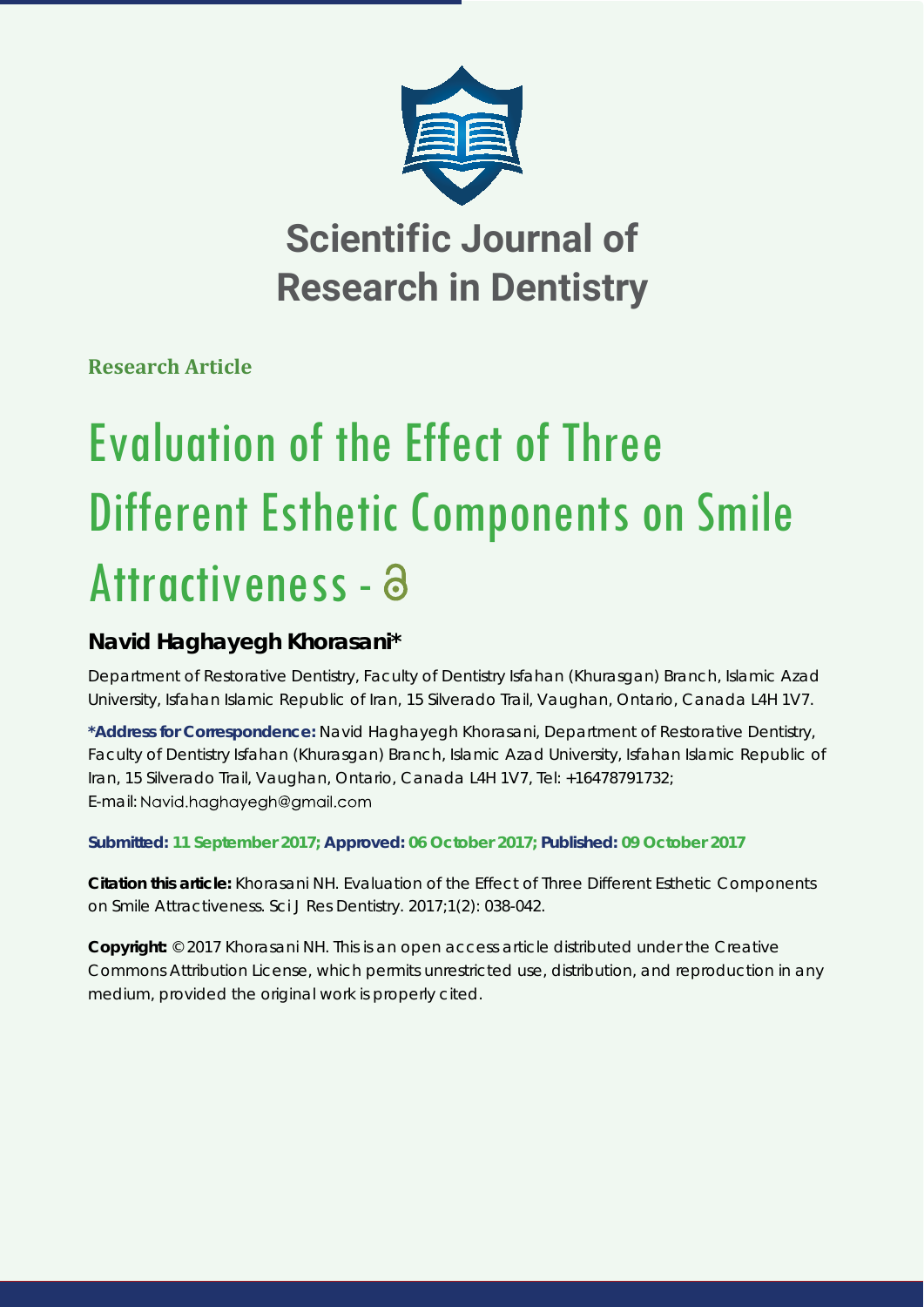### **ABSTRACT**

**Objectives:** To evaluate the perceptions of dental students, art students and lay-people, on the impact of different esthetic components on smile attractiveness.

**Materials and methods:** A photograph of an ideal smile was selected and digitally manipulated to create the following smiles: an ideal smile (IS), a smile with midline diastema (D1), a smile with Midline Deviation (MD), and a smile with Reversed Smile Line (RSL). The manipulated photographs were presented to three groups: 44 dental students, 44 art students and 44 lay-people. Raters were asked to rank the photographs from the least to the most attractive; then, each photograph was awarded a mark from 0.0 to 10.0.

**Results:** In all groups, ideal smile received the most score. Regarding the variations, dental students and art students rated MD the most attractive and D1 and RSL the least attractive, but lay people rated MD the best, D1 less attractive and RSL the least attractive.

**Conclusion:** Reverse smile line, midline diastema and maxillary midline deviation have a great negative impact on the attractiveness of the ideal smile. However, reverse smile line and midline diastema, overwhelmingly decrease attractiveness ratings, in comparison with maxillary midline deviation.

**Keywords:** Smile; Esthetics; Perception

#### **INTRODUCTION**

Aesthetics is not absolute and is extremely subjective [1]. An attractive smile helps win elections, despite the fact that even a welltreated orthodontic case that meets every criterion of the American Board of Orthodontics for successful treatment may not produce an esthetic smile [2]. As the use of cosmetic dentistry increases, the need for better understanding of esthetic principles arises [1]. Esthetics in dentistry is a major concern and primary reason for patients seeking dental care [3]. Some investigations have been done on smile esthetics, using a variety of methods [4-6]. In regard to facial esthetics, smile is the second most important feature of the face, from the point of view of the general public [7]. Teeth play an important role in facial attractiveness [8,9]. However, esthetic perception varies among different persons and social environments [10,11]. Recently, the perceptions of lay-people and dentists, when comparing altered esthetics have received greater attention [12-14]. Dental professionals and laypersons have different perceptions of attractive smile [15].

A beautiful smile is the consequence of the proper interaction of different components [10]. In order to provide an esthetic balance, a harmonious relationship among facial components is important [16, 17].

An aesthetically pleasing smile is dependent on several components [10]. Special attention has been given to some of smile components such as midline, diastema and smile line [3,6,18,19].

The midline, which is the most important focal spot in the smile, contributes to the desirable effect of balance of the dental composition [3,20]. Maxillary midline deviations can disturb the balance of an attractive smile [15]. Another component in the perception of dental esthetics is diastema. Smiles with the presence of a midline diastema are not socially acceptable [21]. Some studies have shown the compromising effect of diastema [14,18,22]. Moreover, smile line has an important role in dentofacial esthetics [2]. Frush and Fisher [23], stated that there should be harmonic relationship between the curvature of the upper border of the lower lip and the curvature of the incisal edges of the maxillary anterior teeth. A reverse smile line is a convex and esthetically disagreeable line that has an adverse effect on the degree of attraction of a smile, which forms when the incisal edges of the central maxillary incisors are above the canine cusps [1]. A number of factors influence a person's satisfaction with his or her oral appearance, such as age, sex and the level of education [24].

Therefore, the purpose of this study was to evaluate the perceptions of lay-people, dental students, and art students on the impact of different esthetic components on smile attractiveness.

#### **MATERIAL AND METHODS**

In this study, we used printed photographs to evaluate the attractiveness of different smiles. To have adequate control of confounding factors, distractors such as eyes, hairs, chin, part of the nose, any blemishes or facial hair minimized. A sample of ideal and attractive smile was selected after consultation with clinically experienced orthodontists, prosthodontists and general dentists. The image was colored with posed smile, which is the most repeatable smile [10]. Three smile criteria were considered: midline, diastema, and smile arch. To produce different images from ideal smile, it was first digitally scanned (Nikon Coolscan 9000 ED, Melville, NY, USA). The resulting image was imported into adobe photoshop CS7 software to make desired alterations. Only the teeth were altered; the soft tissues remained untouched. The size of images was the same (3  $\times$  7 inches) and were then color printed on laminated paper (4  $\times$  8.5).

All three alterations also were confirmed by the consulting dentists.

The resulted images were the following:

- Image1: Ideal Smile (IS) (figure 1)
- Image 2: a smile with 2-mm-wide midline diastema (D1) between maxillary central incisors. The measurement was made at the interproximal contact points between the central incisor crowns (figure 2).
- Image 3: a smile with dental Midline Deviation (MD). It was shifted 3 mm in relation to philtrum (figure 3).
- Image 4: a smile with Reverse Smile Line (RSL). The maxillary central and lateral incisal borders were repositioned more apically, creating a reverse arch (figure 4).

All attempts were made to preserve natural tooth angulation and papillary form.

In this cross-sectional study, three groups of raters (art students, dental students and lay-people) were used according to the following selection criteria: (1) age between 22 and 24, (2) for third group: recognizable status as lay-people, and (3) voluntary agreement to participate in the study.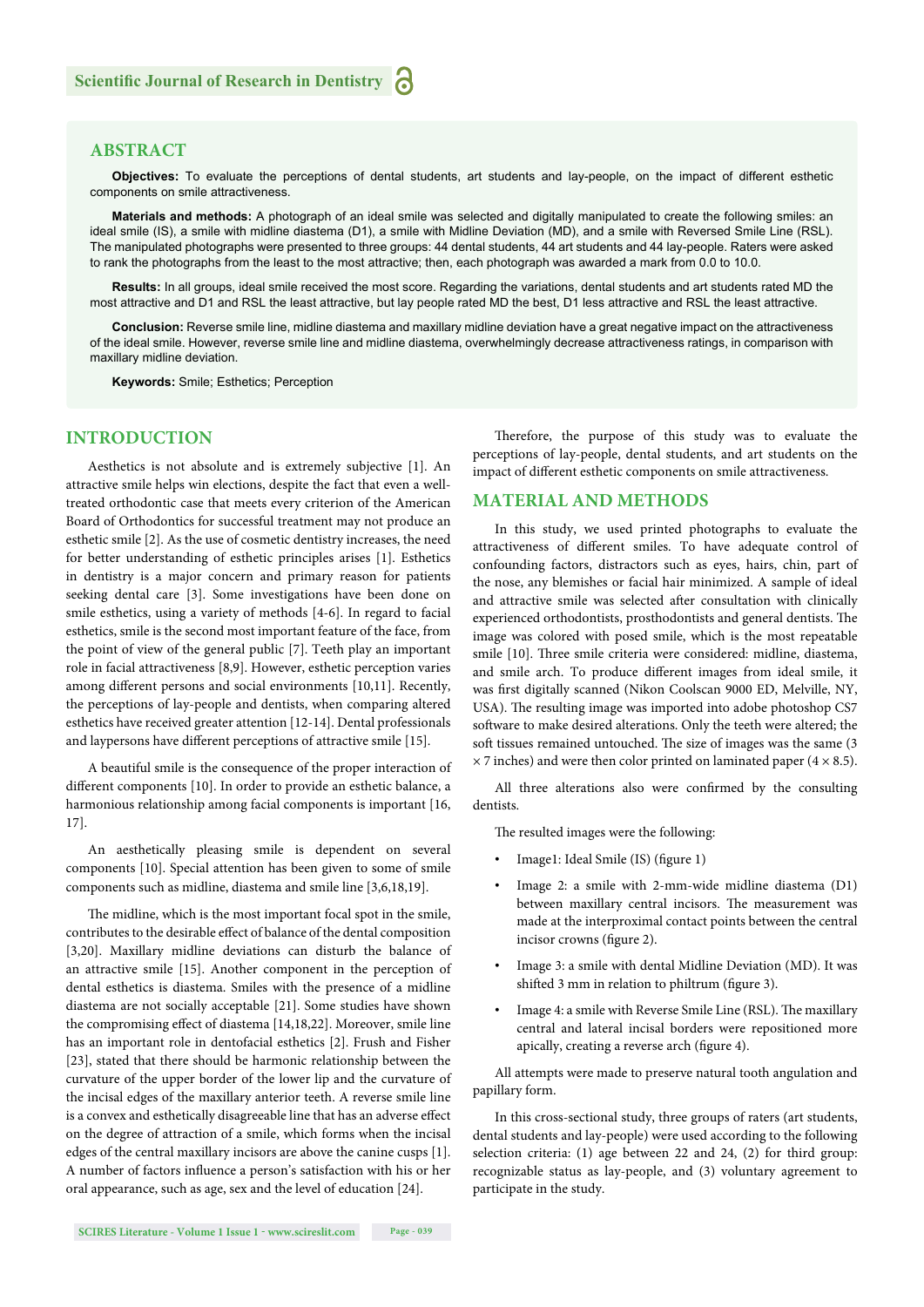





**Figure 3:** Smile with Midline Deviation (MD).



Of the 132 female raters who evaluated the images, 44 were senior of dental students, 44 were senior of art students, who trained in portrait drawing (both groups belonged to Azad University of Khorasgan, Isfahan, Iran), and 44 were lay-people. The investigators all had a similar economic status. The students were selected randomly from relevant schools. Lay-people were selected randomly from:

- 1-Patients in the waiting-rooms of different departments in the khorasgan Dental School
- 2-Staff of khorasgan Dental School

Each rater was given as little information about the study as possible. The questionnaire consisted of the planned scale in addition to 4 separate smiling photographs. The raters were told that they would see 4 photographs.

For the evaluation, the photographs were coded. During the

evaluation process, the photographs were presented together, and each rater was asked first to organize the photographs, starting with the least attractive and ending with the most attractive and then, to rate each photograph on a scale of 1 to 10, where 10 equals very attractive and 1 equals very unattractive. Each rater marked a point among the scale according to his or her perception of dental esthetics. In order to prevent an influence of opinion, each rater made his or her evaluation privately with no given information about the photographs. The raters were allowed to view the photographs again and revise their scores, if they desired. All measurements were repeated 30 days later by the same investigators. No differences were found in the remeasurements *(P > 0.05)*.

Data were analyzed with univariate statistics. Significance was determined by a P-value of < 0.05. All statistical tests were performed with the aid of a statistical software program (SPSS; Statistical Package for the Social Science for Windows, version 20, Chicago).

#### **RESULTS**

The descriptive analyses of marks from 0 to 10 awarded to the Ideal Smile (IS) and the variations (D1, MD, RSL), are given in table 1. According to the Repeated Measures ANOVA, differences were found in the judgments made of the various smiles (IS, D1, MD, RSL) *(P < 0.001)*.

The results of POST-LSD-HOC demonstrated that ideal smile in the all three groups of raters, received the highest score. Regarding the variations, dental students and art students rated MD the most attractive and D1 and RSL the least attractive, but lay-people rated MD the best, D1 less attractive and RSL the least attractive.

### **DISCUSSION**

This study focused on esthetic ratings of smile characteristics evaluated by lay-people, for the reason that the satisfaction with treatment depends on patient expectations, by dental students knowing esthetic elements of the smile, and by art students, as they pay attention to smile components in drawing portraits. When observing the effect of alterations from ideal smile on the attractiveness of a smile, it was found that the ideal smile, in the all three groups of raters, received good evaluations; but, the present study, which examined three factors altering smile esthetics, showed that dental students, art students, and lay-people do not prefer smiles with these alterations.

To validate the method, the altered images had a natural smile appearance. Conversion of color photographs to black and white was not important in this investigation, because there were not multiple subjects and the images were obtained from one primary smile image, reducing the number of confounding factors.

| Table 1: Descriptive statistics of marks from 0 to 10 attributed to the different<br>smiles by three groups of raters. |                       |        |                       |         |
|------------------------------------------------------------------------------------------------------------------------|-----------------------|--------|-----------------------|---------|
| group                                                                                                                  |                       | mean   | <b>Std. Deviation</b> | P-value |
| Dental students                                                                                                        | picture.1             | 8.7727 | 1.25501               |         |
|                                                                                                                        | Picture <sub>2</sub>  | 1.8182 | 1.10544               |         |
|                                                                                                                        | Picture.3             | 5.2045 | 2.07510               | < 0.001 |
|                                                                                                                        | Picture <sub>.4</sub> | 1.8182 | 1.06253               |         |
| Art students                                                                                                           | picture.1             | 8.5111 | 1.57570               |         |
|                                                                                                                        | Picture <sub>2</sub>  | 3.0444 | 1.85810               |         |
|                                                                                                                        | Picture 3             | 5.5556 | 1.94884               | < 0.001 |
|                                                                                                                        | Picture.4             | 1.8667 | 1.17937               |         |
| Lay people                                                                                                             | picture.1             | 8.8958 | 1.47662               |         |
|                                                                                                                        | Picture <sub>2</sub>  | 1.9583 | 1.33621               |         |
|                                                                                                                        | Picture.3             | 5.3958 | 2.06015               | < 0.001 |
|                                                                                                                        | Picture.4             | 2.2708 | 1.31666               |         |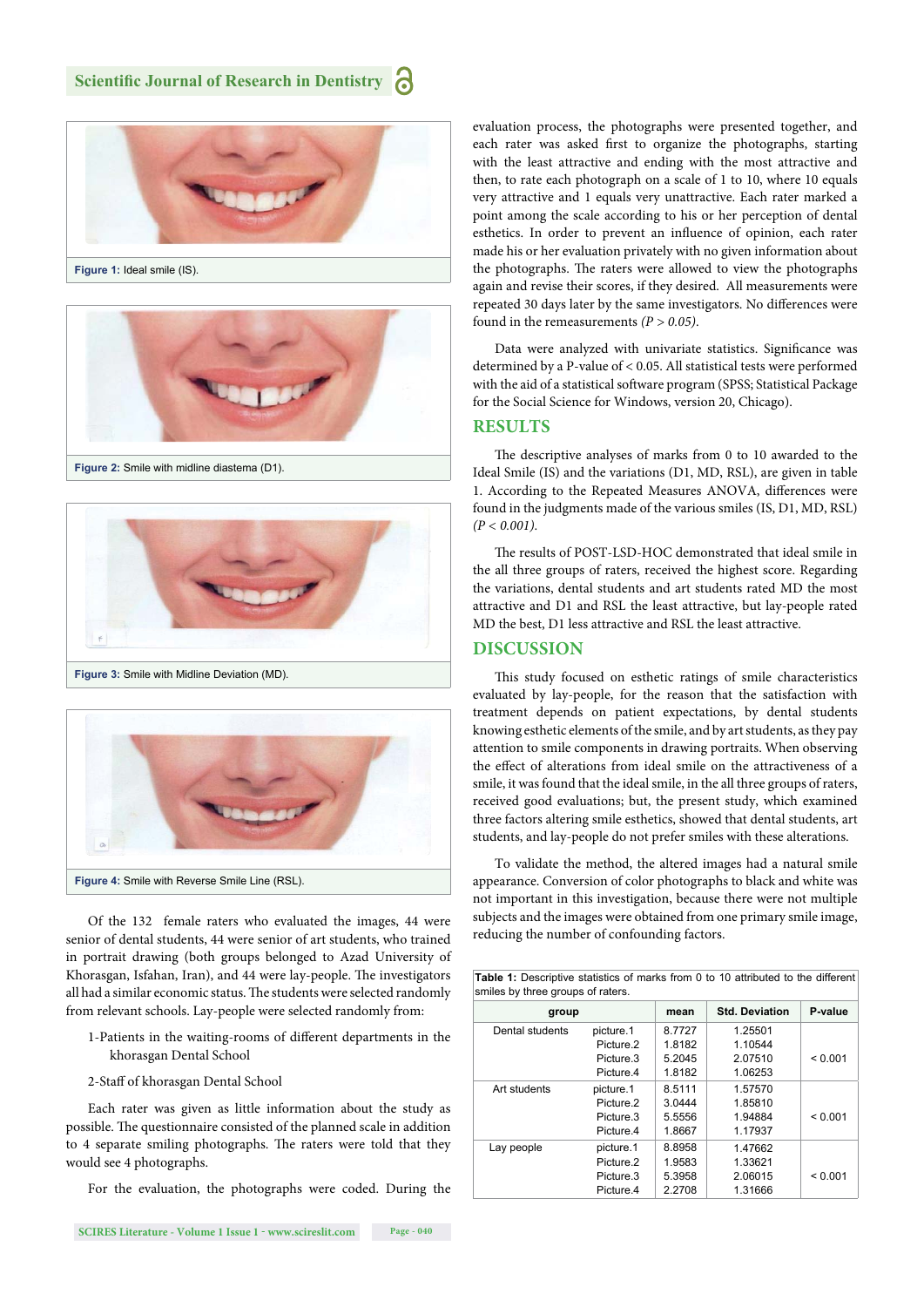## **Scientific Journal of Research in Dentistry**

Factors such as sex and age, have been considered to influence people's perceptions of the attractiveness of smiles [25,26]. In contrast, some investigators have found no influence of age or sex of the evaluators, when rating the attractiveness of smiles [2-4, 6,19,27]. According to these confusing results, the raters were restricted to young woman.

Several studies have been done to investigate how far the maxillary midline can laterally deviate, before achieving an unacceptable esthetic [22,28,29]. Johnston et al [29]. stated that a dental to facial discrepancy greater than 2 mm is unacceptable. Similar results were found in another investigation [30]. Kokich et al [22]. stated that discrepancies up to 4 mm could remain undetected. These confusing results are probably due to different statistical tests, or different sociocultural aspects. According to the results of the present study, 3 mm MD was unacceptable in the sight of all three groups. There were, however, little differences between them, with regard to their scores. Lay-people like students did not prefer noticeable MD.

Another aspect checked in this research was D1. 2-mm D1 was evaluated more harshly by young raters as compared with MD. These results are in accordance with another clinical study [19]. Also, other studies have shown the undesirable effect of D1 on esthetic smile [18,22]. It might be due to the loss of integrity in D1, unlike MD. It has been shown that a smile with integrity is more attractive [31]. Interestingly, there was a statistically significant difference between the art students and two other groups evaluating D1; it was more acceptable by art students. This is the first study evaluating art students' opinion about D1.

In the present study, various groups of raters did not prefer smile with RSL. This finding is in accordance with other studies [6,28,32,33]. We also found no differences between three groups evaluating RSL. Moreover, despite the fact that all three alterations were unacceptable, D1 and RSL had lower scores in comparison with MD.

These information could changed, as cultural and racial differences exist, with regard to smile esthetics. Thus, the result of our research should be interpreted with caution. However, using the same images to carry out another investigation in different nation, may result in obtain similar findings as compared with an investigation using other images.

We suggest further studies on the smile esthetics, using other smile components.

#### **CONCLUSION**

In this research, we evaluated the perceptions of dental students, art students, and laypeople to intentionally altered dental esthetics.

In general, reverse smile line, midline diastema and maxillary midline deviation have a great negative impact on the attractiveness of the ideal smile. However, reverse smile line and midline diastema, overwhelmingly decrease attractiveness ratings, in comparison with maxillary midline deviation.

#### **REFERENCES**

- 1. Basting R, Trindade R, Florio F. Comparative study of smile analysis by subjective and computerized methods. Operative dentistry. 2006; 31: 652-9. https://goo.gl/CBc4CA
- 2. Sarver DM. The importance of incisor positioning in the esthetic smile: the smile arc. American Journal of Orthodontics and Dentofacial Orthopedics. 2001; 120: 98-111. https://goo.gl/LKtVaU
- 3. Thomas JL, Hayes C, Zawaideh S. The Effect of Axial Midline Angulation on Dental Esthetics\*. The Angle Orthodontist. 2003; 73: 359-64. https://goo.gl/LpDszq
- 4. Moore T, Southard KA, Casko JS, Qian F, Southard TE. Buccal corridors and smile esthetics. American journal of orthodontics and dentofacial orthopedics. 2005; 127: 208-13. https://goo.gl/5AtBXL
- 5. Wong NK, Kassim AA, Foong KW. Analysis of esthetic smiles by using computer vision techniques. American Journal of Orthodontics and Dentofacial Orthopedics. 2005; 128: 404-11. https://goo.gl/yKbC5y
- 6. Parekh SM, Fields HW, Beck M, Rosenstiel S. Attractiveness of variations in the smile arc and buccal corridor space as judged by orthodontists and laymen. The Angle orthodontist. 2006; 76: 557-63. https://goo.gl/Kr8zDe
- 7. Anderson KM, Behrents RG, McKinney T, Buschang PH. Tooth shape preferences in an esthetic smile. American journal of orthodontics and dentofacial orthopedics. 2005; 128: 458-65. https://goo.gl/oeU8b3
- 8. Newton JT, Prabhu N, Robinson PG. The impact of dental appearance on the appraisal of personal characteristics. International Journal of Prosthodontics. 2003; 16: 429-34. https://goo.gl/AN3Gyi
- 9. Tjan AH, Miller GD, the JG. Some esthetic factors in a smile. The Journal of prosthetic dentistry. 1984; 51: 24-8. https://goo.gl/Cv2z2N
- 10. Oshagh M, Zarif NH, Bahramnia F. Evaluation of the effect of buccal corridor size on smile attractiveness. European Journal of Esthetic Dentistry. 2010; 5: 370-80. https://goo.gl/oou1Ps
- 11. Flores-Mir C, Silva E, Barriga M, Lagravere M, Major P. Lay person's perception of smile aesthetics in dental and facial views. Journal of Orthodontics. 2004; 31: 204-9. https://goo.gl/Aw4DZx
- 12. Soares GP, Valentino TA, Lima DANL, Paulillo LAMS, Silva FAP, Lovadino JR. Esthetic analysis of the smile. 2007. https://goo.gl/duQpp1
- 13. Machado AW, McComb RW, Moon W, Gandini LG. Influence of the Vertical Position of Maxillary Central Incisors on the Perception of Smile Esthetics Among Orthodontists and Laypersons. Journal of Esthetic and Restorative Dentistry. 2013; 25: 392-401. https://goo.gl/fw6GbP
- 14. Machado AW, Moon W, Campos E, Gandini Jr LG. Influence of spacing in the upper lateral incisor area on the perception of smile esthetics among orthodontists and laypersons. Journal of the World Federation of Orthodontists. 2013; 2: e169-e74. https://goo.gl/ktjZ2Q
- 15. McLeod C, Fields H, Hechter F, Wiltshire W, Rody Jr W, Christensen J. Esthetics and smile characteristics evaluated by laypersons: a comparison of Canadian and US data. The Angle Orthodontist. 2011; 81: 198-205. https://goo.gl/WHBLjy
- 16. Moskowitz M, Nayyar A. Determinants of dental esthetics: a rational for smile analysis and treatment. Compendium of continuing education in dentistry (Jamesburg, NJ: 1995). 1995; 16: 1164. https://goo.gl/FrWNau
- 17. Orce-Romero A, Iglesias-Linares A, Cantillo-Galindo M, Yanez-Vico R, Mendoza-Mendoza A, Solano-Reina E. Do the smiles of the world's most influential individuals have common parameters? Journal of oral rehabilitation. 2013; 40: 159-70. https://goo.gl/izLZBj
- 18. Kokich VO, Kokich VG, Kiyak HA. Perceptions of dental professionals and laypersons to altered dental esthetics: asymmetric and symmetric situations. American journal of orthodontics and dentofacial orthopedics. 2006; 130: 141-51. https://goo.gl/v1B3bq
- 19. De Deus Tupinamba Rodrigues C, Magnani R, Machado MSC, Oliveira Jr OB. The Perception of Smile Attractiveness: Variations from Esthetic Norms, Photographic Framing and Order of Presentation. The Angle orthodontist. 2009; 79: 634-9. https://goo.gl/NSkhcf
- 20. Lombardi RE. The principles of visual perception and their clinical application to denture esthetics. The Journal of prosthetic dentistry. 1973; 29: 358-82. https://goo.gl/qwBuiV
- 21. Ritter DE, Gandini Jr LG, Pinto AdS, Ravelli DB, Locks A. Analysis of the smile photograph. World journal of orthodontics. 2006; 7: 279-85. https://goo.gl/HYkZ7E
- 22. Kokich Vo, Asuman kiyak h, Shapiro pa. Comparing the perception of dentists and lay people to altered dental esthetics. Journal of Esthetic and Restorative Dentistry. 1999; 11: 311-24. https://goo.gl/rCcH67